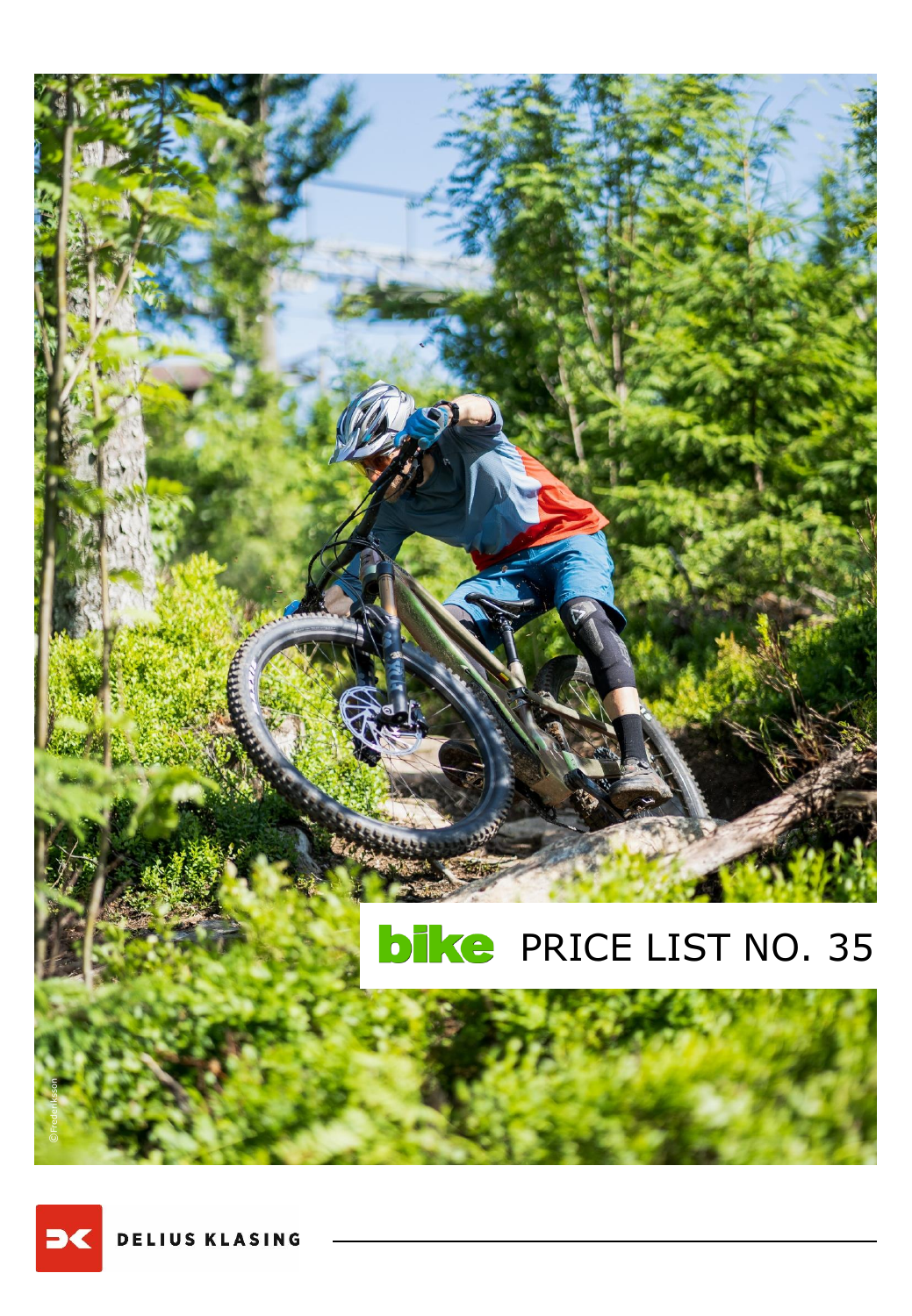### PRICES. **MAGAZINE**

| <b>Positions</b>   |             |
|--------------------|-------------|
| inside front cover | 12,904.00 € |
| inside back cover  | 12,077.00 € |
| back cover         | 13,178.00 € |
| opening spread     | 19,355.00 € |

| <b>Special Rate BIKE MARKET</b> |                |              |            |  |
|---------------------------------|----------------|--------------|------------|--|
|                                 | b/w            | 2c           | 4c         |  |
| $1/3$ page                      | $1,856.00 \in$ | 2,329.00 €   | 3,278.00 € |  |
| $1/4$ page                      | 1,390.00 €     | 1,751.00 €   | 2,461.00 € |  |
| $1/8$ page                      | 701.00€        | 875.00 $\in$ | 1,230.00 € |  |
| $1/16$ page                     | 351.00 €       | 440.00 €     | 616.00 €   |  |
| $1/32$ page                     | 175.00 €       | 223.00 €     | 308.00 €   |  |
| $1/64$ page                     | 88.00 €        | 112.00€      | 154.00 €   |  |

|                  | Ad Specials (Price per K) |         |  |
|------------------|---------------------------|---------|--|
| loose inserts    | up to $25g$               | 105.00€ |  |
|                  | up to 50 g                | 140.00€ |  |
|                  | up to $75g$               | 170.00€ |  |
|                  | up to 100 g               | 230.00€ |  |
|                  | up to 125 g               | 285.00€ |  |
|                  |                           |         |  |
| adhesive inserts | postcard / evelope        | 50.00€  |  |
|                  | booklet                   | 75.00 € |  |
|                  | product sample            | 90.00€  |  |
|                  |                           |         |  |
| bound inserts    | 4-sided                   | 115.00€ |  |
|                  | 6-sided                   | 140.00€ |  |
|                  | 8-sided                   | 160.00€ |  |
|                  | 12-sided                  | 180.00€ |  |
|                  | 16-sided                  | 200.00€ |  |
|                  |                           |         |  |

**AGENCY COMISSION.** 15%

**DISPLAY FORMATS.** For detailed information on the formats, see [here.](https://www.dk-mediasales.de/print-formate)

**TECHNICAL SPECIFICATIONS.**  Information can be found [here](https://www.dk-mediasales.de/spezifikationen-print).

### **MINIMUM COVERAGE.** Inserts from 20,000 copies possible.

**DELIUS KLASING** 

**D**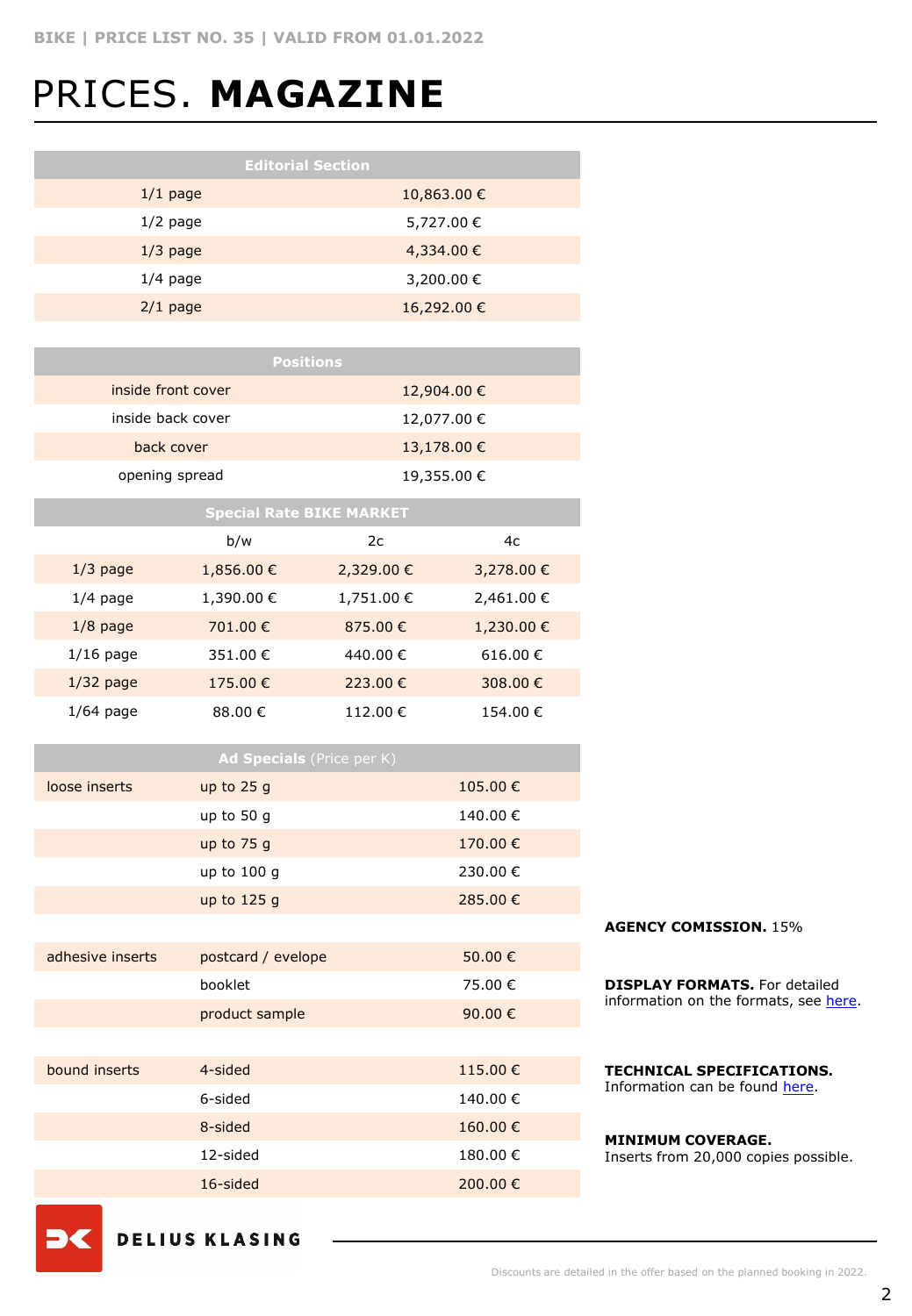# PRICES. **APP**

**Delius Klasing Kiosk App**

App-Special 3,150.00 €

# PRICES. **WEBSITE**

| Desktop (CPT)                |             |  |  |  |
|------------------------------|-------------|--|--|--|
| Medium Rectangle             | 45.00 €     |  |  |  |
| Skyscraper / Wide Skyscraper | 50.00 €     |  |  |  |
| HalfpageAd                   | 65.00€      |  |  |  |
| <b>XXL Banner</b>            | 35.00 €     |  |  |  |
| AdBundle                     | 45.00 €     |  |  |  |
| <b>BillboardAd</b>           | 65.00 €     |  |  |  |
| Wallpaper                    | 75.00 €     |  |  |  |
| FireplaceAd                  | 80.00€      |  |  |  |
| Parallax                     | 55.00 €     |  |  |  |
| FloorAd                      | 80.00 $\in$ |  |  |  |

| <b>Mobile (CPT)</b>     |         |
|-------------------------|---------|
| Mobile Banner 6:1       | 35.00 € |
| Mobile Banner 4:1       | 35.00 € |
| Mobile Banner 2:1       | 45.00 € |
| Medium Rectangle Mobile | 45.00 € |
| HalfpageAd              | 65.00 € |
| Parallax                | 55.00 € |
| Catfish                 | 65.00 € |

### **TECHNICAL SPECIFICATIONS.**

Information can be found [here](https://www.dk-mediasales.de/spezifikationen-digital).

| <b>Inpage Video Ad (CPT)</b> |         |  |  |  |
|------------------------------|---------|--|--|--|
| Video Banner                 | 58.00 € |  |  |  |
| Video Inread                 | 53.00 € |  |  |  |
| Video FloorAd                | 79.00 € |  |  |  |
| Video Background             | 84.00 € |  |  |  |

### **DIGITAL ADVERTISING FORMATS.**

Detailed information on the formats can be found [here.](https://www.dk-mediasales.de/digital-formate)

#### **ADD ON.**

Sticky | Targeting | Frequency Capping on request.

| <b>CONTENT.</b><br>(Price per term of 4 weeks) |                                                                                                                                                                      |                |  |
|------------------------------------------------|----------------------------------------------------------------------------------------------------------------------------------------------------------------------|----------------|--|
| Advertorial                                    | Native teaser on the home page and in<br>an issue of the newsletter, each with a<br>link to a separately created microsite,<br>social media campaign for advertising | $8,583.00 \in$ |  |
| <b>Sponsored News</b>                          | teaser including further linking                                                                                                                                     | 3,025.00 €     |  |

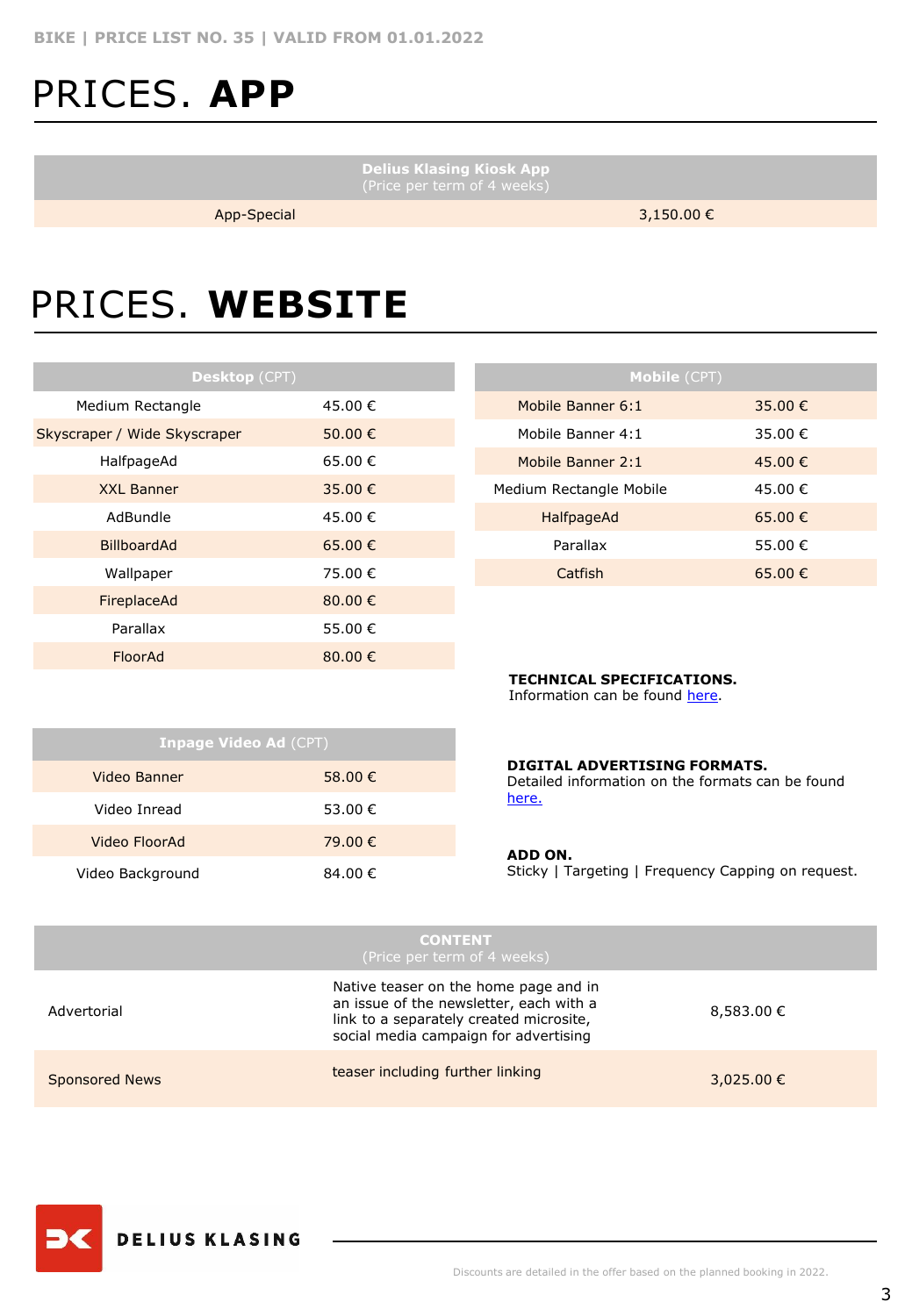# PRICES. **NEWSLETTER**

| <b>Presenter (CPT)</b>          |             |  |  |  |
|---------------------------------|-------------|--|--|--|
| <b>Standard</b>                 | $65.00 \in$ |  |  |  |
| Top-Position                    | 80.00 €     |  |  |  |
|                                 |             |  |  |  |
| <b>Content</b> (Price per term) |             |  |  |  |
| <b>Sponsored News</b>           | 3,905.00 €  |  |  |  |

**QUESTIONS? WE ARE HAPPY TO HELP YOU.** Your contact persons for cycling with one [click](https://www.dk-mediasales.de/kontakt-radsport).



**DELIUS KLASING**